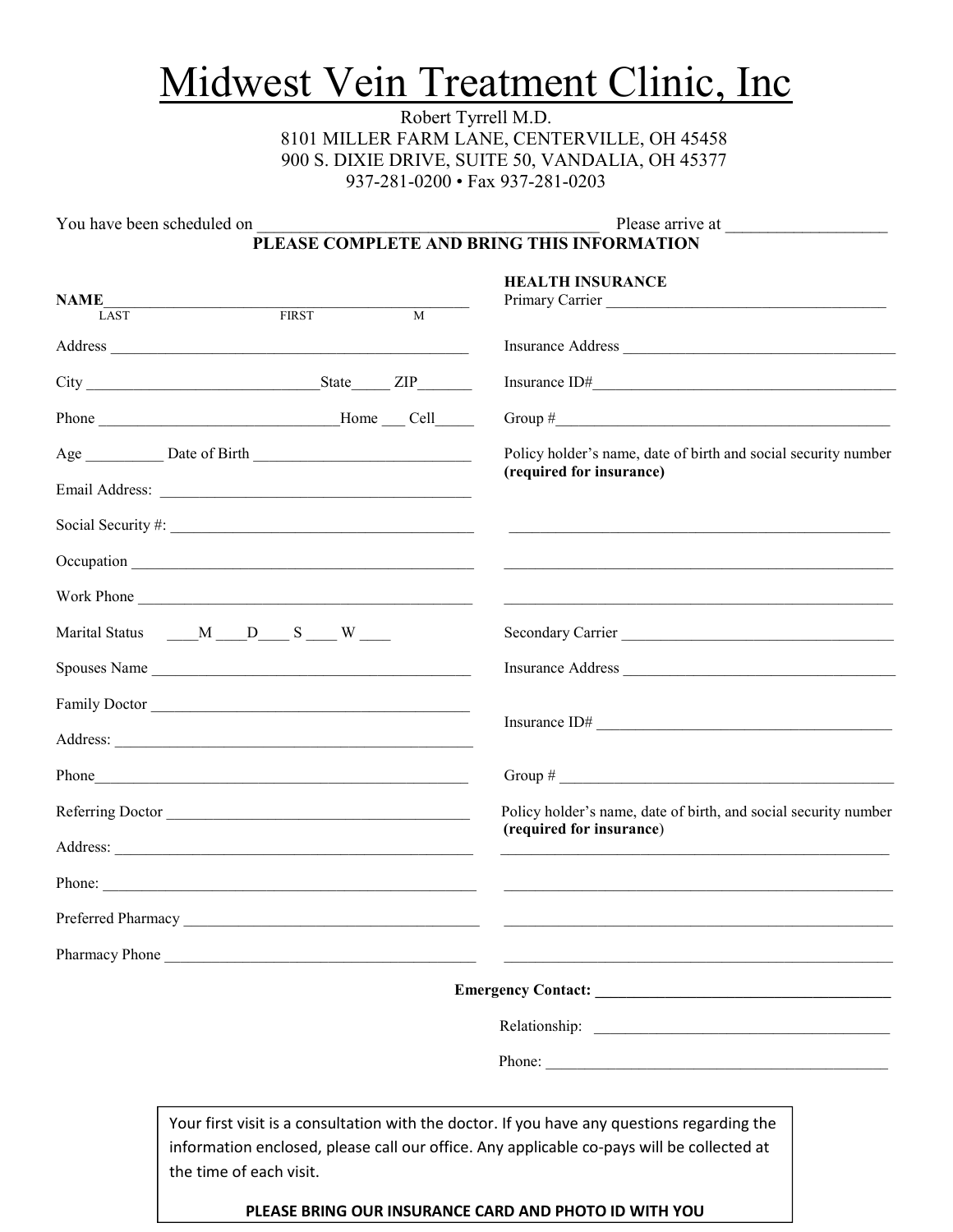**Name \_\_\_\_\_\_\_\_\_\_\_\_\_\_\_\_\_\_\_\_\_\_\_\_\_\_\_\_\_\_\_\_\_\_\_\_\_\_\_\_\_\_\_\_\_\_\_\_\_\_\_\_\_\_\_\_\_\_\_\_\_\_\_\_\_\_\_\_\_\_\_\_\_\_\_\_\_\_\_\_\_\_\_\_\_\_\_\_\_\_\_** 

#### **MEDICAL HISTORY**

#### **THE FOLLOWING INFORMATION WILL HELP YOUR PHYSICIAN PLAN YOUR CARE. PLEASE PRINT AND COMPLETE THIS SECTION**

| What problem are you seeking care for?<br>Check and or list all illnesses/problems you have been treated for in the past and present:<br>heart attack<br>angina<br>diverticulitis<br>none<br>mitral valve prolapse<br>high blood pressure<br>crohn's disease<br>heart murmur<br>low blood pressure<br>ulcerative colitis<br>asthma<br>stroke<br>stomach trouble/ulcer<br>bleeding disorder<br>blood clots<br>hepatitis<br>kidney problems<br><b>COPD</b><br>emphysema<br>seizures<br>arthritis<br>diabetes<br>tuberculosis<br>bladder<br>cirrhosis<br>depression<br>other<br>cancer<br>Please list any surgeries you have had:<br>DRUG ALLERGIES<br><b>NONE</b><br>Do you have a LATEX ALLERGY? _____ Yes<br>N <sub>O</sub><br>MEDICATION, DOSE AND FREQUENCY<br>1.<br><u> 1989 - Johann Barn, mars an t-Amerikaansk politiker (* 1908)</u><br>2.<br>$\overline{3}$ .<br>4. $\frac{1}{6}$ |  | Weight | Height |  | Male |
|-------------------------------------------------------------------------------------------------------------------------------------------------------------------------------------------------------------------------------------------------------------------------------------------------------------------------------------------------------------------------------------------------------------------------------------------------------------------------------------------------------------------------------------------------------------------------------------------------------------------------------------------------------------------------------------------------------------------------------------------------------------------------------------------------------------------------------------------------------------------------------------------|--|--------|--------|--|------|
|                                                                                                                                                                                                                                                                                                                                                                                                                                                                                                                                                                                                                                                                                                                                                                                                                                                                                           |  |        |        |  |      |
|                                                                                                                                                                                                                                                                                                                                                                                                                                                                                                                                                                                                                                                                                                                                                                                                                                                                                           |  |        |        |  |      |
|                                                                                                                                                                                                                                                                                                                                                                                                                                                                                                                                                                                                                                                                                                                                                                                                                                                                                           |  |        |        |  |      |
|                                                                                                                                                                                                                                                                                                                                                                                                                                                                                                                                                                                                                                                                                                                                                                                                                                                                                           |  |        |        |  |      |
|                                                                                                                                                                                                                                                                                                                                                                                                                                                                                                                                                                                                                                                                                                                                                                                                                                                                                           |  |        |        |  |      |
|                                                                                                                                                                                                                                                                                                                                                                                                                                                                                                                                                                                                                                                                                                                                                                                                                                                                                           |  |        |        |  |      |
|                                                                                                                                                                                                                                                                                                                                                                                                                                                                                                                                                                                                                                                                                                                                                                                                                                                                                           |  |        |        |  |      |
|                                                                                                                                                                                                                                                                                                                                                                                                                                                                                                                                                                                                                                                                                                                                                                                                                                                                                           |  |        |        |  |      |
|                                                                                                                                                                                                                                                                                                                                                                                                                                                                                                                                                                                                                                                                                                                                                                                                                                                                                           |  |        |        |  |      |
|                                                                                                                                                                                                                                                                                                                                                                                                                                                                                                                                                                                                                                                                                                                                                                                                                                                                                           |  |        |        |  |      |
|                                                                                                                                                                                                                                                                                                                                                                                                                                                                                                                                                                                                                                                                                                                                                                                                                                                                                           |  |        |        |  |      |
|                                                                                                                                                                                                                                                                                                                                                                                                                                                                                                                                                                                                                                                                                                                                                                                                                                                                                           |  |        |        |  |      |
|                                                                                                                                                                                                                                                                                                                                                                                                                                                                                                                                                                                                                                                                                                                                                                                                                                                                                           |  |        |        |  |      |
|                                                                                                                                                                                                                                                                                                                                                                                                                                                                                                                                                                                                                                                                                                                                                                                                                                                                                           |  |        |        |  |      |
|                                                                                                                                                                                                                                                                                                                                                                                                                                                                                                                                                                                                                                                                                                                                                                                                                                                                                           |  |        |        |  |      |
|                                                                                                                                                                                                                                                                                                                                                                                                                                                                                                                                                                                                                                                                                                                                                                                                                                                                                           |  |        |        |  |      |
|                                                                                                                                                                                                                                                                                                                                                                                                                                                                                                                                                                                                                                                                                                                                                                                                                                                                                           |  |        |        |  |      |
|                                                                                                                                                                                                                                                                                                                                                                                                                                                                                                                                                                                                                                                                                                                                                                                                                                                                                           |  |        |        |  |      |
|                                                                                                                                                                                                                                                                                                                                                                                                                                                                                                                                                                                                                                                                                                                                                                                                                                                                                           |  |        |        |  |      |
|                                                                                                                                                                                                                                                                                                                                                                                                                                                                                                                                                                                                                                                                                                                                                                                                                                                                                           |  |        |        |  |      |
|                                                                                                                                                                                                                                                                                                                                                                                                                                                                                                                                                                                                                                                                                                                                                                                                                                                                                           |  |        |        |  |      |
|                                                                                                                                                                                                                                                                                                                                                                                                                                                                                                                                                                                                                                                                                                                                                                                                                                                                                           |  |        |        |  |      |
| Have you ever smoked tobacco? __No __Yes Are you currently smoking? __No __Yes                                                                                                                                                                                                                                                                                                                                                                                                                                                                                                                                                                                                                                                                                                                                                                                                            |  |        |        |  |      |
| The age you started smoking: __________ How many packs day? __________ If you quit, when: _________                                                                                                                                                                                                                                                                                                                                                                                                                                                                                                                                                                                                                                                                                                                                                                                       |  |        |        |  |      |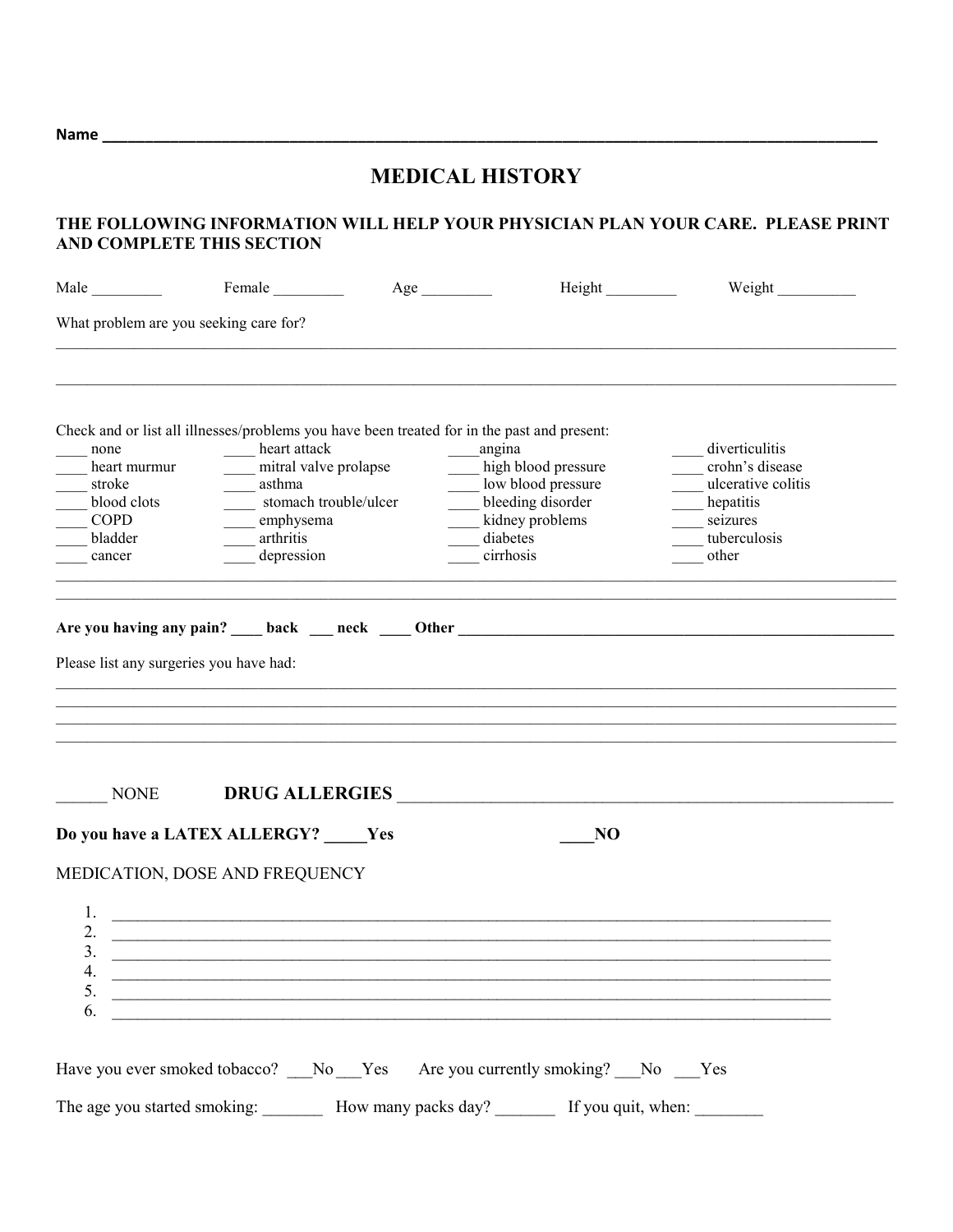#### **Name \_\_\_\_\_\_\_\_\_\_\_\_\_\_\_\_\_\_\_\_\_\_\_\_\_\_\_\_\_\_\_\_\_\_\_\_\_\_\_\_\_\_\_\_\_\_\_\_\_\_\_\_\_\_\_\_\_\_\_\_\_\_\_\_\_\_\_\_\_\_\_\_\_\_\_\_\_\_\_\_\_\_\_\_\_\_\_\_\_\_\_\_**

#### **Venous History**

## **\*\*Please answer the following questions to help us evaluate insurance coverage \*\***

| Past Medical History – provide estimates for date of occurrence                                                                                         |                                                                        |                           |               |  |  |  |  |  |  |
|---------------------------------------------------------------------------------------------------------------------------------------------------------|------------------------------------------------------------------------|---------------------------|---------------|--|--|--|--|--|--|
|                                                                                                                                                         |                                                                        | No                        | When $\qquad$ |  |  |  |  |  |  |
| 2. Have you ever had vein injections?<br>$3.$ Have you ever had a blood clot?<br>$2.$ Yes $\frac{12}{10}$ Yes                                           |                                                                        | No                        |               |  |  |  |  |  |  |
| 3. Have you ever had a blood clot?<br>4. Have you ever had a pulmonary embolism? $\frac{Y \text{es}}{Y \text{es}}$ $\frac{Y \text{es}}{Y \text{es}}$ No |                                                                        |                           | When $\_\_$   |  |  |  |  |  |  |
|                                                                                                                                                         |                                                                        |                           | When $\_\_$   |  |  |  |  |  |  |
| 5. Have you ever had phlebitis?                                                                                                                         |                                                                        |                           |               |  |  |  |  |  |  |
| 6. Bleeding varicose veins?                                                                                                                             |                                                                        |                           | When $\_\_$   |  |  |  |  |  |  |
| 7. Have you ever had migraines?                                                                                                                         | $\frac{Yes}{Yes} \frac{N_0}{N_0}$<br>$\frac{Yes}{Yes} \frac{N_0}{N_0}$ |                           | When $\qquad$ |  |  |  |  |  |  |
| Family History – (M) mother (F) father (S) sister (B) brother (CM) child male (CF) child female                                                         |                                                                        |                           |               |  |  |  |  |  |  |
| Varicose veins ______ Spider veins ______ Deep vein clot ______ Stroke ______ Blood clotting disorder _____                                             |                                                                        |                           |               |  |  |  |  |  |  |
| Pulmonary Embolism                                                                                                                                      |                                                                        |                           |               |  |  |  |  |  |  |
| <b>Current Vein History</b>                                                                                                                             |                                                                        |                           |               |  |  |  |  |  |  |
| Do you experience any of the following symptoms that interfere in activities of daily living?                                                           |                                                                        |                           |               |  |  |  |  |  |  |
| Pain/aching<br>Right                                                                                                                                    |                                                                        | Left                      |               |  |  |  |  |  |  |
| $\qquad$ Right<br>Heaviness                                                                                                                             |                                                                        | Left                      |               |  |  |  |  |  |  |
| $\frac{1}{\sum_{i=1}^{n} h_i}$<br>Tiredness/fatigue                                                                                                     |                                                                        | $\sqrt{\phantom{a}}$ Left |               |  |  |  |  |  |  |
| Itching/burning<br>$\frac{Right}{\sqrt{2}}$                                                                                                             |                                                                        | Left                      |               |  |  |  |  |  |  |
| Swelling/edema<br>$\frac{Right}{\sqrt{2}}$                                                                                                              |                                                                        | Left                      |               |  |  |  |  |  |  |
| $\equiv$ Right<br>Restless legs                                                                                                                         |                                                                        | Left                      |               |  |  |  |  |  |  |
| Bleeding<br>Right                                                                                                                                       |                                                                        | Left                      |               |  |  |  |  |  |  |
| Sores/Ulcers<br>Right                                                                                                                                   |                                                                        | Left                      |               |  |  |  |  |  |  |
| ** The following questions are asked in order to obtain potential insurance coverage: **                                                                |                                                                        |                           |               |  |  |  |  |  |  |
| Have you taken any pain medication for relief of symptoms?                                                                                              |                                                                        |                           |               |  |  |  |  |  |  |
| Aspirin ____ Ibuprofen _____ Aleve ________ Tylenol ______ Other                                                                                        |                                                                        |                           |               |  |  |  |  |  |  |
| Do you elevate your legs to relieve your leg symptoms? __ Yes __ No                                                                                     |                                                                        |                           |               |  |  |  |  |  |  |
| Do your vein symptoms interfere in your activities of daily living? ___ Yes ____ No                                                                     |                                                                        |                           |               |  |  |  |  |  |  |
| Have you ever worn compression stockings? ____ Yes ____ No If yes, how long? ________                                                                   |                                                                        |                           |               |  |  |  |  |  |  |
| Have you done any of the following measures?                                                                                                            |                                                                        |                           |               |  |  |  |  |  |  |
| __ Exercise __ Weight loss                                                                                                                              |                                                                        |                           |               |  |  |  |  |  |  |